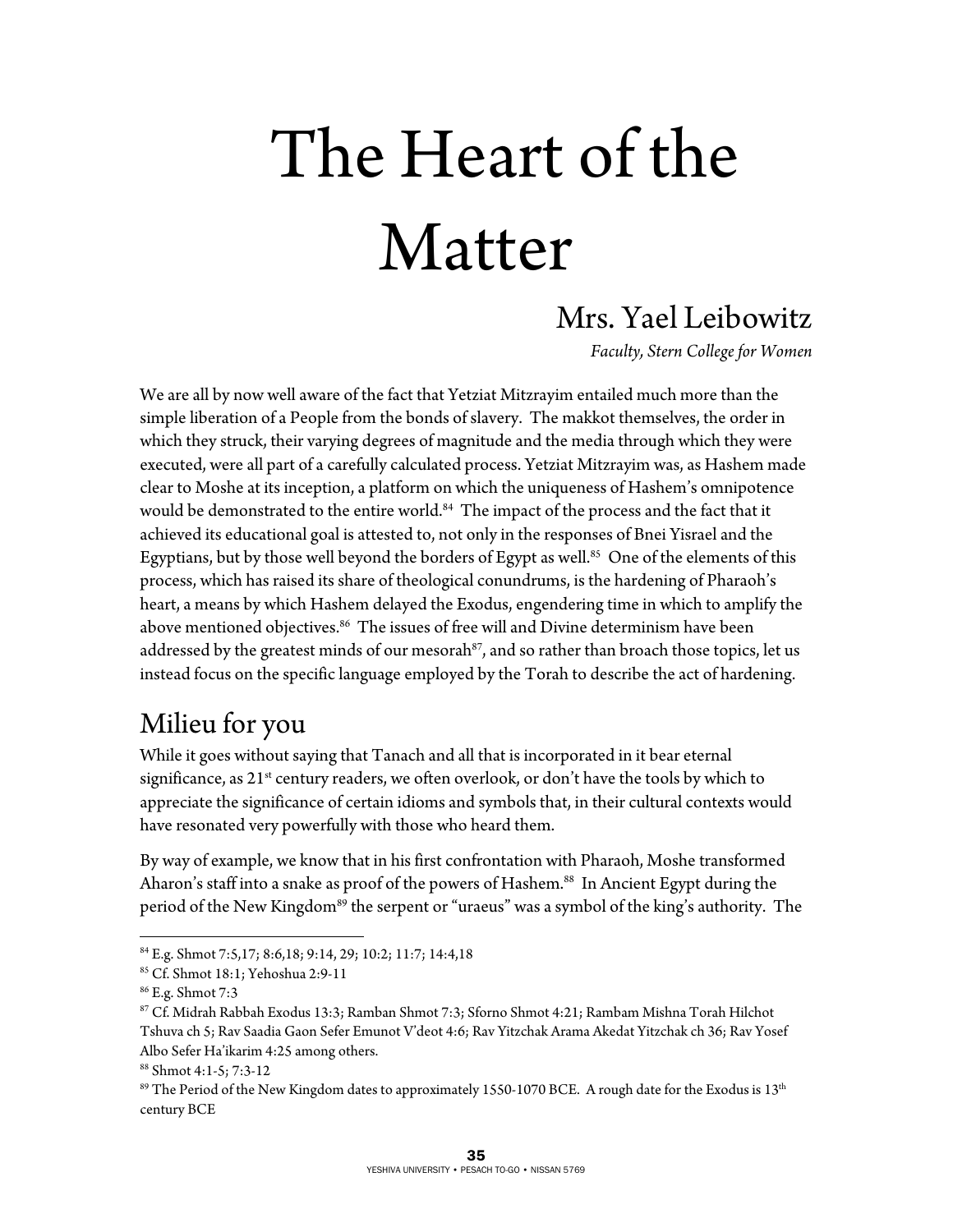famous hooded cobra that adorned the headdress of Pharaoh represented his kingship and, according to Egyptian thought, his implied dominion over the world.<sup>90</sup> As such, the first performance of Moshe did not merely display the superiority of Hashem's "magical" powers; it publicly and emphatically called into question the very symbol of Pharaoh's authority.

The constituents of Dor Hamidbar, the third generation of Bnei Yisrael to have spent their entire lives in Egypt, were aware of, if not assimilated into, the culture of their native country.<sup>91</sup> They, along with the Egyptians would have immediately recognized the import of any references made to dominant Egyptian cultural and mythological beliefs. In keeping with one of the central themes of the Haggadah, בכל דור ודור חייב אדם לראות את עצמו כאילו הוא יצא ממצרים, in every generation one is required to see oneself as if he had gone out of Egypt, let us attempt to appreciate what the hardening of Pharaoh's heart might have meant to our forefathers in Mitzrayim so many generations ago.

During the theophany of the burning bush, Hashem informed Moshe that He would harden Pharaoh's heart, $92$  and this notion recurs no less than nineteen times, culminating in the final "hardening" that induced Pharaoh to pursue Bnei Yisrael after their Exodus and lose his entire fleet of chariots to the miracle of Yam Suf.<sup>93</sup> While this concept of divine hardening of a heart is by no means unique to Pharaoh,<sup>94</sup> its predominance in the account absolutely is. A closer look at the context in which the hardening took place may help shed light on its critical role.

### The Egyptian Heart

In Ancient Egypt the heart, *ib*, believed to represent the essence of a person, was considered the most important part of the human body.<sup>95</sup> Thought of as the locus of the spiritual, volitional and intellectual components of man, the heart was regarded as an almost autonomous feature. $96$  It functioned as an instrument through which god communicated with man, and at times it was even said that "the heart of a man [is] his god himself."<sup>97</sup> During the period of the New Kingdom, in fact, the heart became a symbol of god.<sup>98</sup> Because kings in Egypt were regarded as the embodiments of god on earth, the will of god was believed to exist within their hearts. The ability of the king to maintain *maat*, cosmic order, spoke to the divine powers that lay in his heart.<sup>99</sup>

<sup>1</sup> <sup>90</sup> J. Currid, *Ancient Egypt and the Old Testament*, (Michigan, 1997) 83-95<br><sup>91</sup> E.g. cf. Shmot Rabbah 16:2

<sup>92</sup> Shmot 4:2

<sup>93</sup> Ibid. 14:8

<sup>94</sup> Cf. Devarim 2:30; Yehoshua 11:20; Yishayahu 63:17

<sup>&</sup>lt;sup>95</sup> J. Currid, "Why Did God Harden Pharaoh's Heart?" *Bible Review* Dec 1993<br><sup>96</sup> To appreciate the way that the heart is used and understood in Tanach, see for example: Bamidbar 32:7; Devarim 29:3; 1Melachim 3:9, 12, 8:66; Yishayahu 35:4, 46:12, 61:1; Yirmiyahu 5:23, 9:25; Yechezkel 2:4; Hoshea 4:11; Mishlei 17:20, 19:8; Iyov 8:10.

<sup>97</sup> G.K. Beale "An Exegetical and Theological Consideration of the Hardening of Pharaoh's Heart in Exodus 4-14 and Romans 9" *TJ* 5 NS (1984)<br><sup>98</sup> N. Shupak, "Hzq, Kbd, qsh Leb, The Hardening of Pharaoh's Heart in Exodus 4-15:21: Seen Negatively in the

Bible but Favorably in Egyptian Sources" Penn State University, 2001

<sup>99</sup> D.G. Coover Cox, "The Hardening of Pharaoh's Heart In Its Literary And Cultural Contexts" *Bibliotheca Sacra* July-September 2006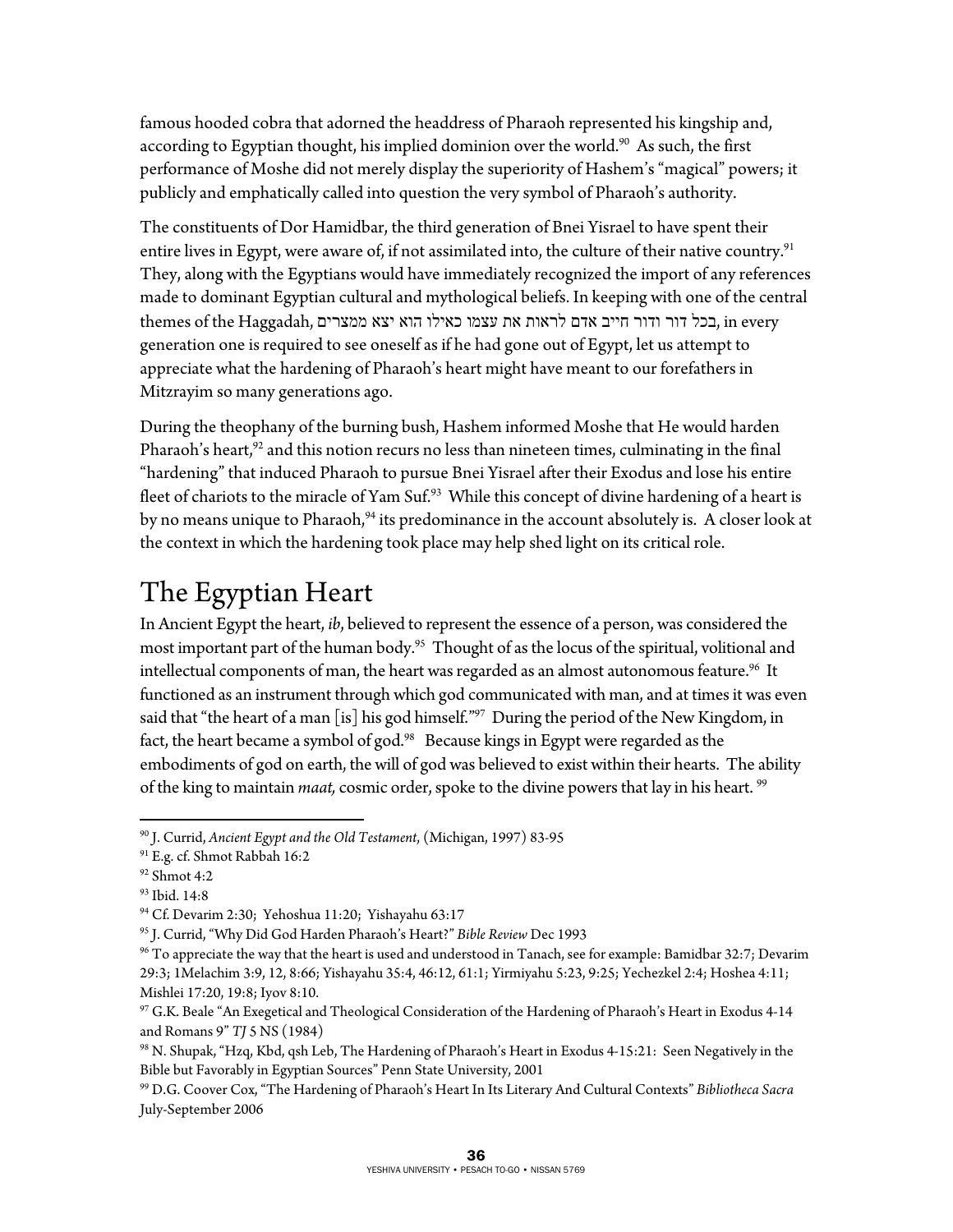The hardening of Pharaoh's heart was more than simply an issue of divinely wrought obstinacy; it was, in and of itself a testament to Hashem's supremacy, and Pharaoh's powerlessness. As Pharaoh grew more stubborn, the cumulative effect of the makkot on the land and the Egyptians intensified. With each successive wave of destruction, the polemical nature of the makkot gathered momentum. The king's prior claim to being the all-controlling factor in nature and history no longer held. His heart, once believed to be the seat of his divine powers, had ironically been the cause of ecological, atmospheric and biological havoc; it was no longer sovereign and so by definition, the god-Pharaoh had been defeated.

## The Weightiness of Weight

Perhaps even more fascinating is the distinctive phraseology used to describe the manipulation of his heart. Three terms describing the state of Pharaoh's heart appear in a variety of grammatical forms to connote his stubbornness: *hazaq100, qasha101,* and *kaved102.* All of these words appear frequently throughout Tanach. At times they may appear alone, and at times in conjunction with organs of the body, metaphorically describing a state of mind, being, or functioning. What is particularly striking is the fact that the collocation *kvd lev* is strictly limited to the episode of Pharaoh in Egypt.<sup>103</sup> A series of ancient Egyptian texts from the time of Yetziat Mitzrayim<sup>104</sup> may provide us with a clue as to the phrase's specific application to Pharaoh and its consequent poignancy.

The *Book of the Dead* is a series of funerary texts that contained hymns, spells and magical texts. Ancient Egyptians were preoccupied with the afterlife, and the texts spoke to the belief that their actions and the moral quality of their lives in this world would be judged in the next. Accompanied by illustrations known as vignettes, the texts were often buried with the deceased or inscribed on the walls of tombs and coffins, as they were believed to assist with entry and passage into the afterlife.105 The *Papyrus of Ani,106* one of the finest illustrated examples of these texts, depicts a scene in which the deceased stands with his wife in front of a large pair of scales. A feather, the Egyptian sign of truth and righteousness, is placed in the right pan, and the symbol of the dead man's heart is placed in the pan on the left. The hieroglyphic text bordering the figure of the deceased contained a plea from the dead man to his heart asking it not to bear witness against him on his day of judgment.

At post-mortem judgments such as those depicted, the secrets of the heart would be revealed. The heart, it was believed, functioned as an independent witness to the nature of man's deeds. A heavy heart laden with sins and misconduct doomed a person to annihilation. The heart of a

 $\overline{a}$ <sup>100</sup> Shmot 4:21; 7:13,22; 8:15; 9:12,35; 10:20, 27; 11:10; 14:4,18, 17<br><sup>101</sup> Ibid. 7:3; 13:15

<sup>102</sup> Ibid. 7:14; 8:11,28; 9:34; 10:1

<sup>&</sup>lt;sup>103</sup> 1Shmuel 6:6 makes use of the phrase, but in that case the Philistine priests are referring to Pharaoh.<br><sup>104</sup> The texts date to the 18<sup>th</sup> and 19<sup>th</sup> Dynasties (ca. 1580-1200 BCE)<br><sup>105</sup> The *Scarabeus sacer*, a scara popular amulets in Ancient Egypt. Believed to protect the heart, thousands have been unearthed.

 $106$  Today, the papyrus is being preserved in the British Museum